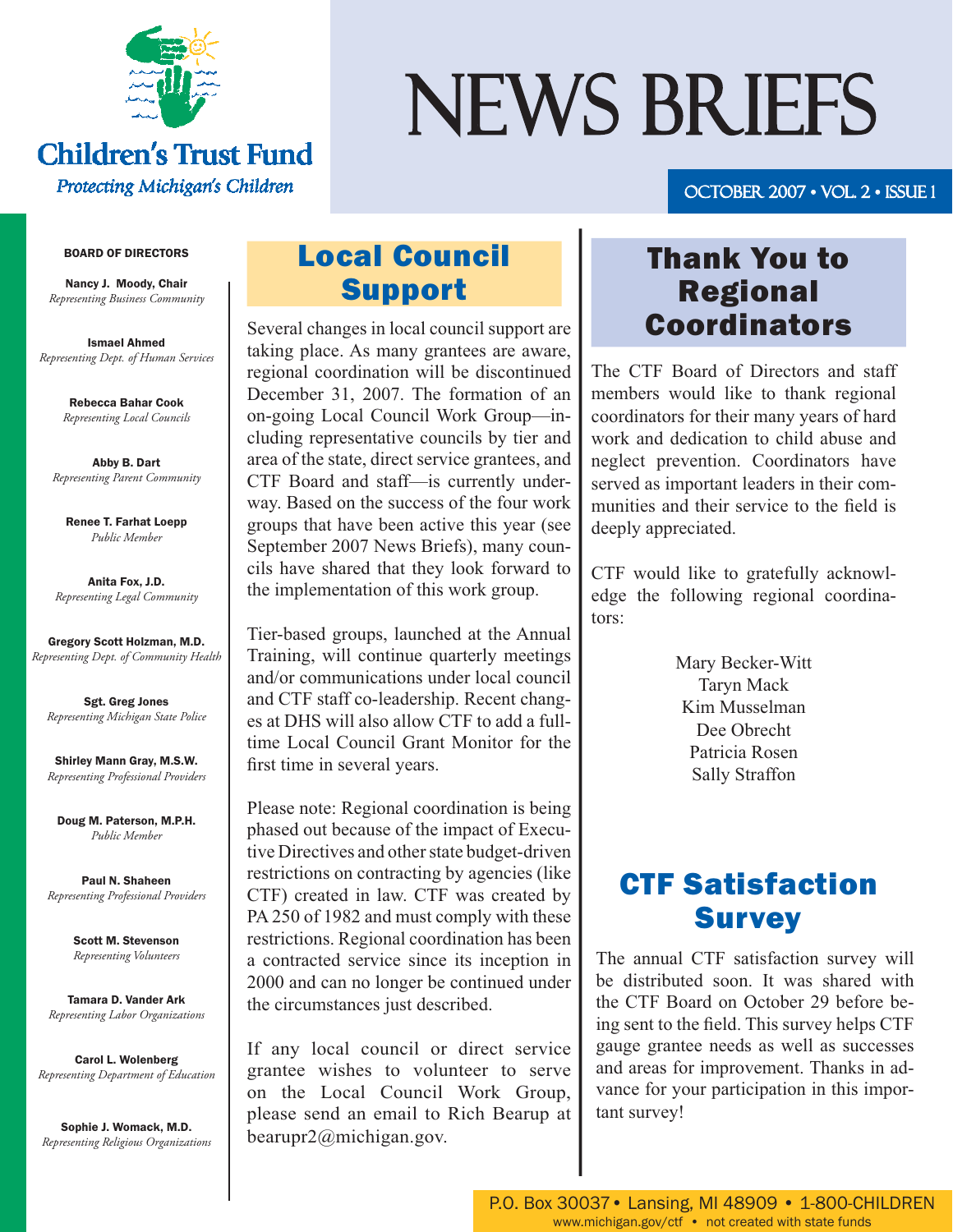## **CTF NEWS BRIEFS**

## Upcoming Events

**November 5:** The Prevention Network will hold its 15th Annual Parenting Awareness Michigan Conference and 2008 Parenting Awareness Month kickoff at the Holiday Inn South in Lansing. For more information call 800.968.4968 or visit www.preventionnetwork.org.



**November 13:** The Volinia Outcomes School will host a free seminar on Alcohol, Tobacco, and Marijuana Abuse. Learn the facts about substance abuse from Tracy Johnson, Substance Abuse Prevention Specialist from the Cass and Van Buren Health Department. Light refreshments and free child care will be provided! The seminar will be held from 3:30 p.m. to 5:30 p.m. at the Volinia Outcomes School, 54080 Gards Prairie Road, Decatur. Contact Mary Karabetsos at 269.782.9716 for more information.

CHILD'S<br>HOPE

**November 6:** The Volinia Outcomes School is hosting a free seminar on Prescription and Over-the-Counter Medication Abuse. Learn about warning signs, prevention, effects of abuse, community resources, and what you can do to help. Tracy Johnson, Substance Abuse Prevention Specialist from the Cass and Van Buren Health Department, will present on this important topic. The seminar will be held from 3:30 p.m. to 5:30 p.m. at the Volinia Outcomes School, 54080 Gards Prairie Road, Decatur. Contact Mary Karabetsos at 269.782.9716 with any questions.

**November 30:** Child's Hope is hosting the "Save Our Children Summit 2007: Addressing the Crisis in Michigan Foster Care." The all-day event will be held at the Fairlane Center– North at the University of Michigan– Dearborn. Session topics are "Experiences of Living in Foster Care," "Issues in Foster Care in Michigan Today," and "Reform—Creating a Plan for Change." The \$15 per person fee includes all sessions, a continental breakfast, and lunch. For more information call 313.583.6401 or visit www.childshope.org.

**December 3:** "Christmas for the Kids" will benefit the Macomb County Bar Foundation and Care House to help child victims of sexual and physical assault. The event will feature fine foods, specialty beers and wines, raffle items, and a fantasy tree auction. Mac & Ray's will host the event at 30675 North River Road in Harrison Township. Contact Care House at 586.463.0123 for more information or to purchase tickets.

**Second Monday of Each Month:** The Nalo Therapy Center is offering a Foster, Adoptive, and Kinship Parents Support Group. The group provides a space for parents and guardians to share the trials and successes of the adoption and foster parent process. The group meets at the Nalo Therapy Center (1134 S. Lapeer Road) from 6:30 p.m. to 9:30 p.m. Call 810.667.4111 for more information.

**Ongoing:** Participate in album making with adoptive, foster, and kinship families. Proceeds benefit the Nalo Therapy Center's Adoptive, Foster, and Kinship Support Groups and Workshops. Contact Karen Hatch at 734.231.7427 or hatchk@sbcglobal. net for information on the next scheduled workshop.